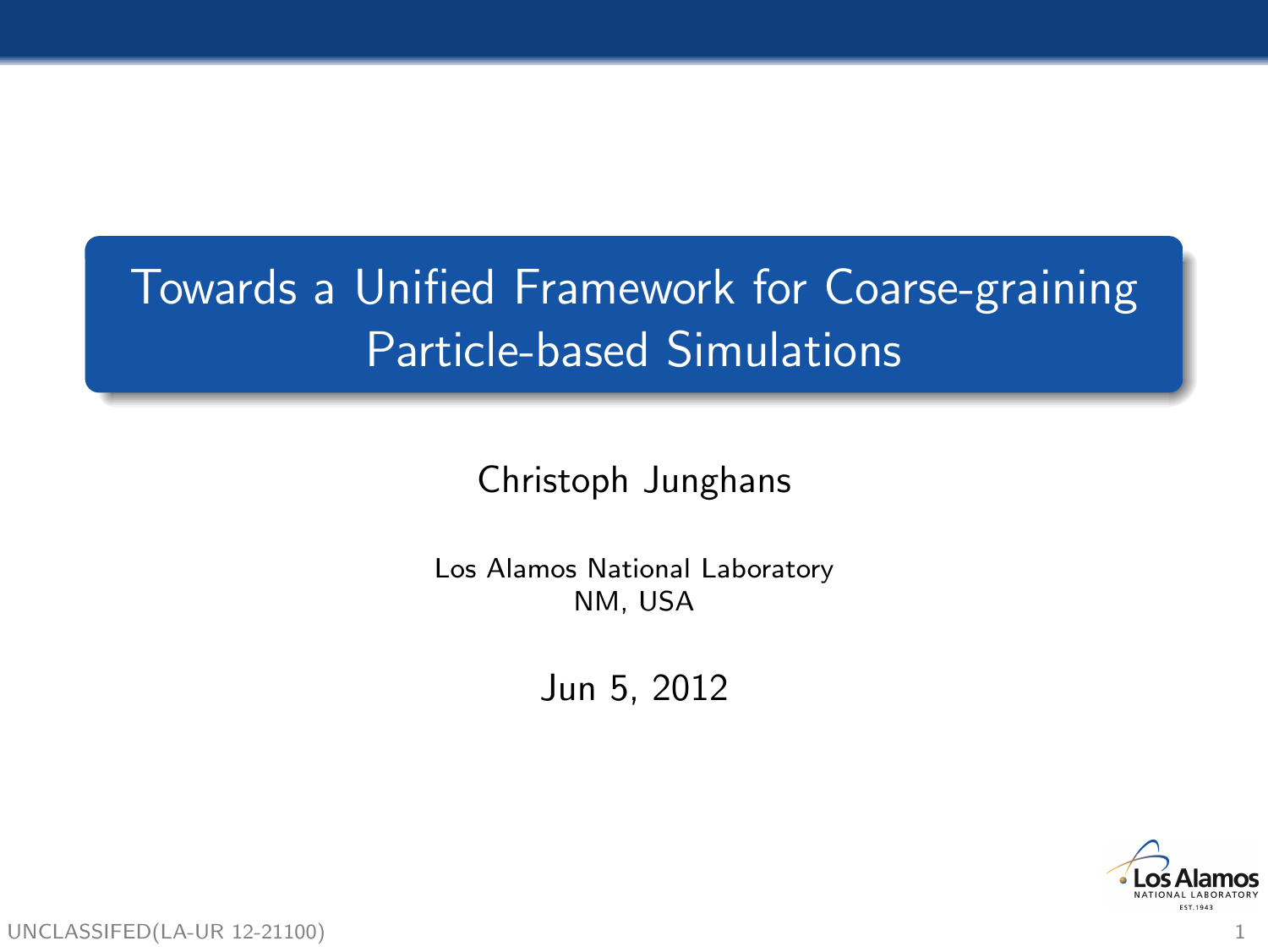Introduction

**[Introduction](#page-1-0)** Conclusion [Kirkwood-Buff Models](#page-4-0) [Targeted Coarse-Graining](#page-9-0) [Conclusion](#page-14-0)<br>  $\Omega$ 

## Coarse-graining is an essential part of multi-scale simulations!

- Reduces number of degrees of freedom
- Enhances accessible range of time- and length-scales
- **a** Links atomistic and coarse-grained representations



<span id="page-1-0"></span>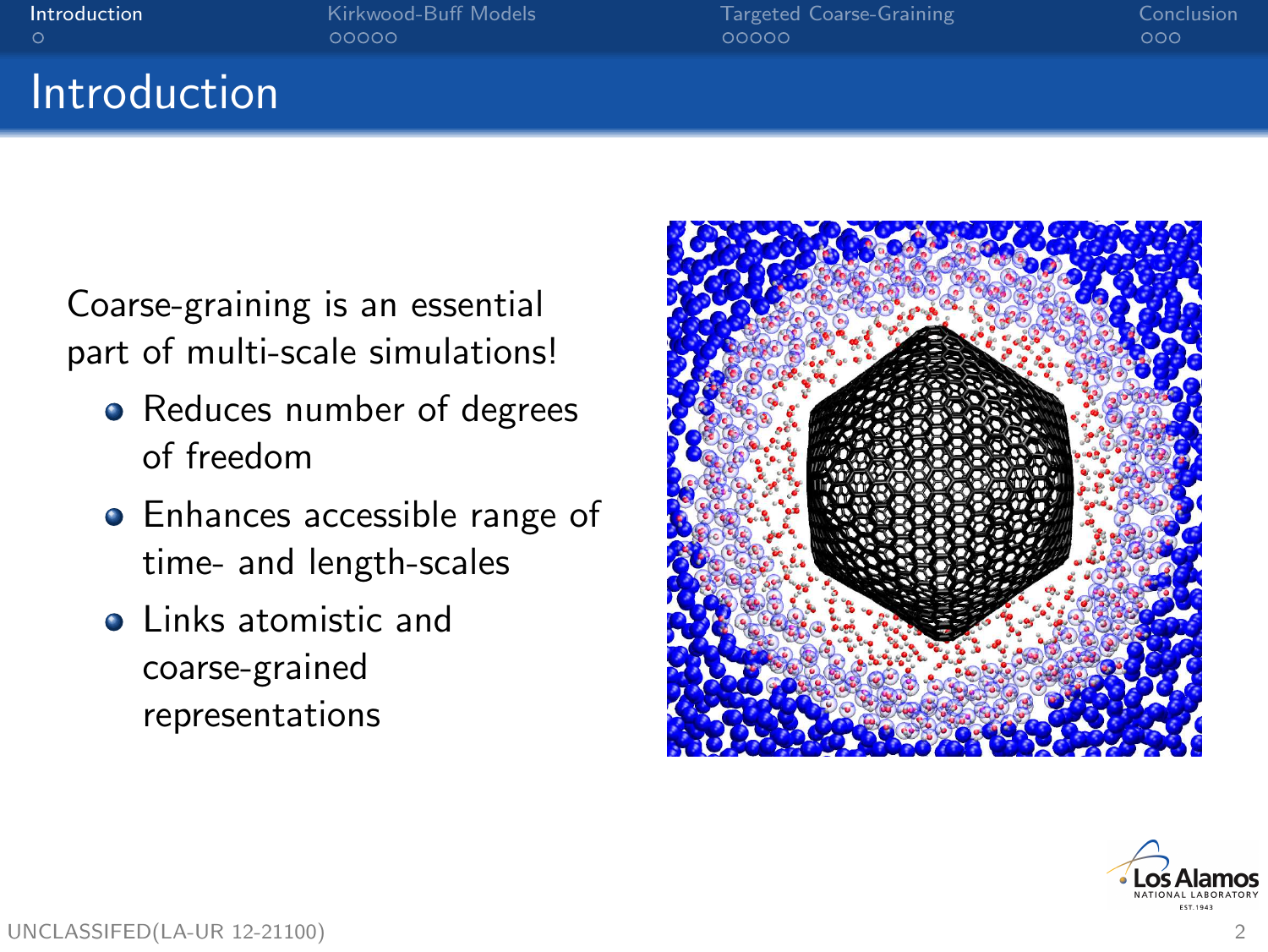| Introduction |  |
|--------------|--|
| $\cap$       |  |

## Introduction

#### Systematic Coarse-Graining

Is there a force-field for the coarse-grained model which reproduces a certain property?

- Structure (e.g. bond distribution or two-body correlations):
	- **a** Boltzmann inversion
	- **•** Iterative Boltzmann inversion
	- o Inverse "Monte Carlo"
	- Relative Entropy Method
- Forces  $\rightarrow$  Force matching (multi-body PMF)
- Free energy (MARTINI force-field)
- Further properties:
	- Pressure  $\rightarrow$  Pressure correction
	- Diffusion  $\rightarrow$  Thermostat (friction constant fitting)

Incomplete list, many more methods and variations available! UNCLASSIFED(LA-UR 12-21100) 3

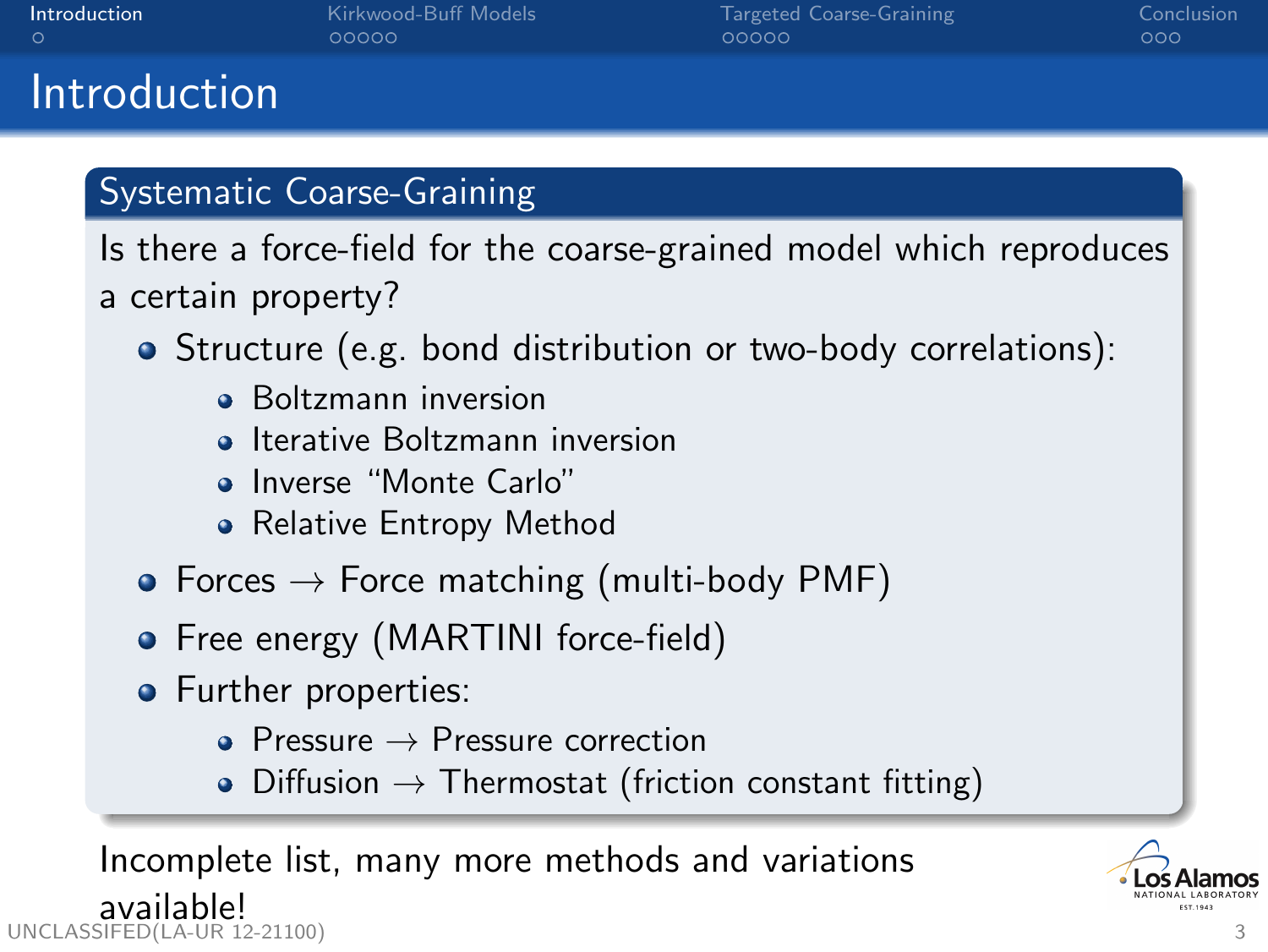| Introduction           | Kirkwood-Buff Models | Targeted Coarse-Graining | Conclusion |
|------------------------|----------------------|--------------------------|------------|
|                        | 00000                | 00000                    | 000        |
| Introduction           |                      |                          |            |
| <b>VOTCA Framework</b> |                      |                          |            |

- Consistent implementation of most of these methods  $\rightarrow$ Allows for direct comparison
- Platform for the implementation of new methods
- Integrates existing sampling programs (e.g. MD codes)

#### Parts of  $VOTCA<sup>1</sup>$ - www.votca.org

- Mapping engine
- **•** Parallel analysis framework
- Automated iterative coarse-graining
- Charge transport modules
- Ohloh: 10 Person Years / 39.8k Lines / \$ 528.4K
- 15 Developers
- Packages in Fedora, OpenSuse, Gentoo

 $^1$ JCTC 5, 3211 (2009) & Macromol. Theo. Simul. 20, 472 (2011) UNCLASSIFED(LA-UR 12-21100) 4

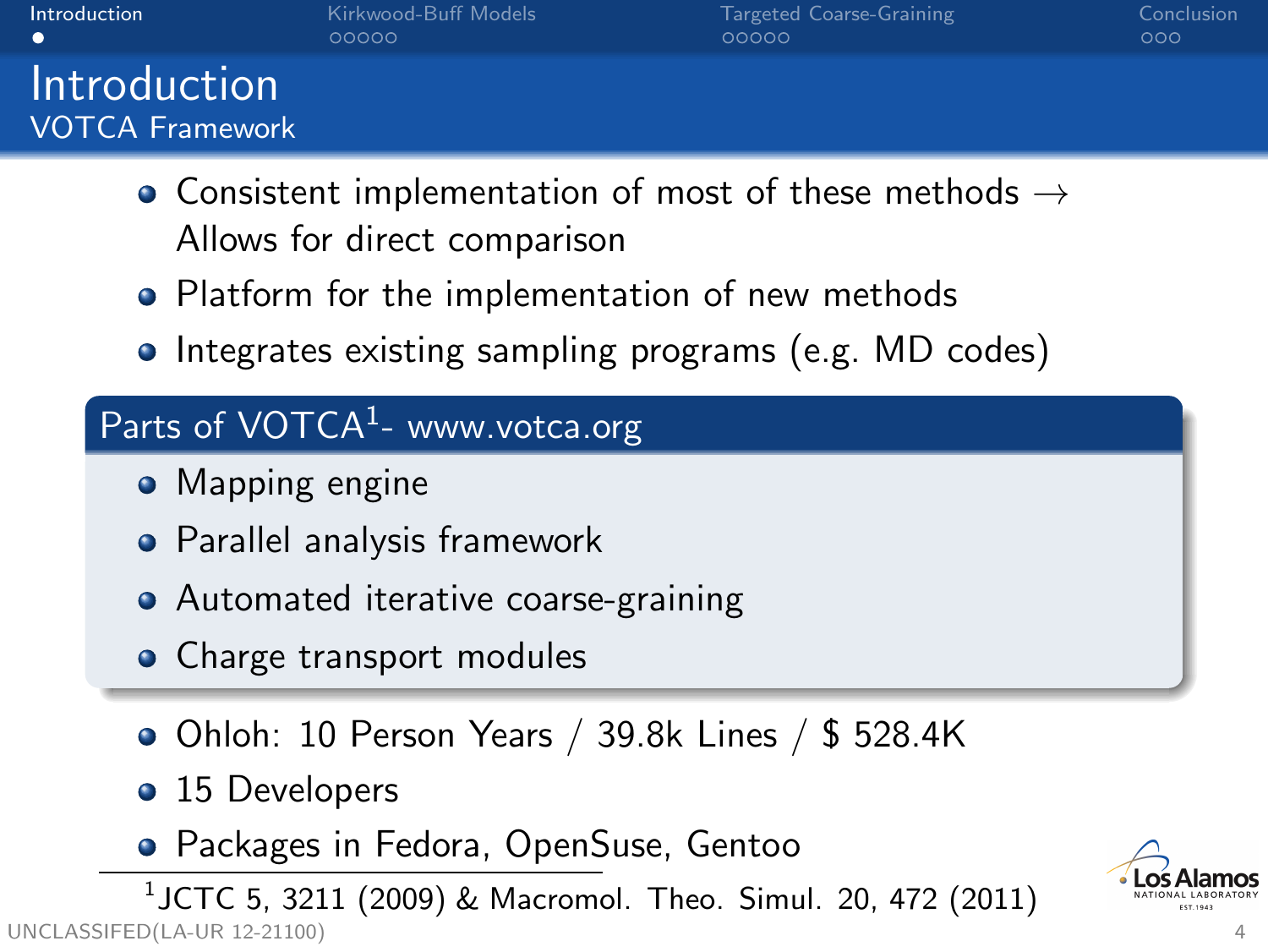|  | Introduction |  |  |  |  |
|--|--------------|--|--|--|--|
|  |              |  |  |  |  |

**[Introduction](#page-1-0) [Conclusion](#page-14-0)** [Targeted Coarse-Graining](#page-9-0) Conclusion Conclusion<br>
COOO COOO COOOO COOOO COOO

### Kirkwood-Buff Models Introduction

Find a coarse-grained model that reproduces the Kirkwood-Buff Integrals:

$$
G_{ij}=4\pi\int_0^\infty[g_{ij}^{\mu VT}(r)-1]r^2\,\mathrm{d}r
$$

#### **Motivation**

Describe salting-in/salting-out of Biomolecules on a coarse-grained level:

$$
f_{cc} = \left(\frac{\partial \ln \gamma_c}{\partial \ln \rho_c}\right)_{p,T} = -\frac{\rho_c (G_{cc} - G_{cw})}{1 + \rho_c (G_{cc} - G_{cw})},
$$

 $k_B T \ln \gamma_c$ : co-solvent solvation free energy  $\gamma_c$ : co-solvent molar scale activity coefficient  $\rho_c$ : co-solvent number density

Assumption: large systems  $(g^{\mu V T}\approx g^{N V T})$ UNCLASSIFED(LA-UR 12-21100) 5

<span id="page-4-0"></span>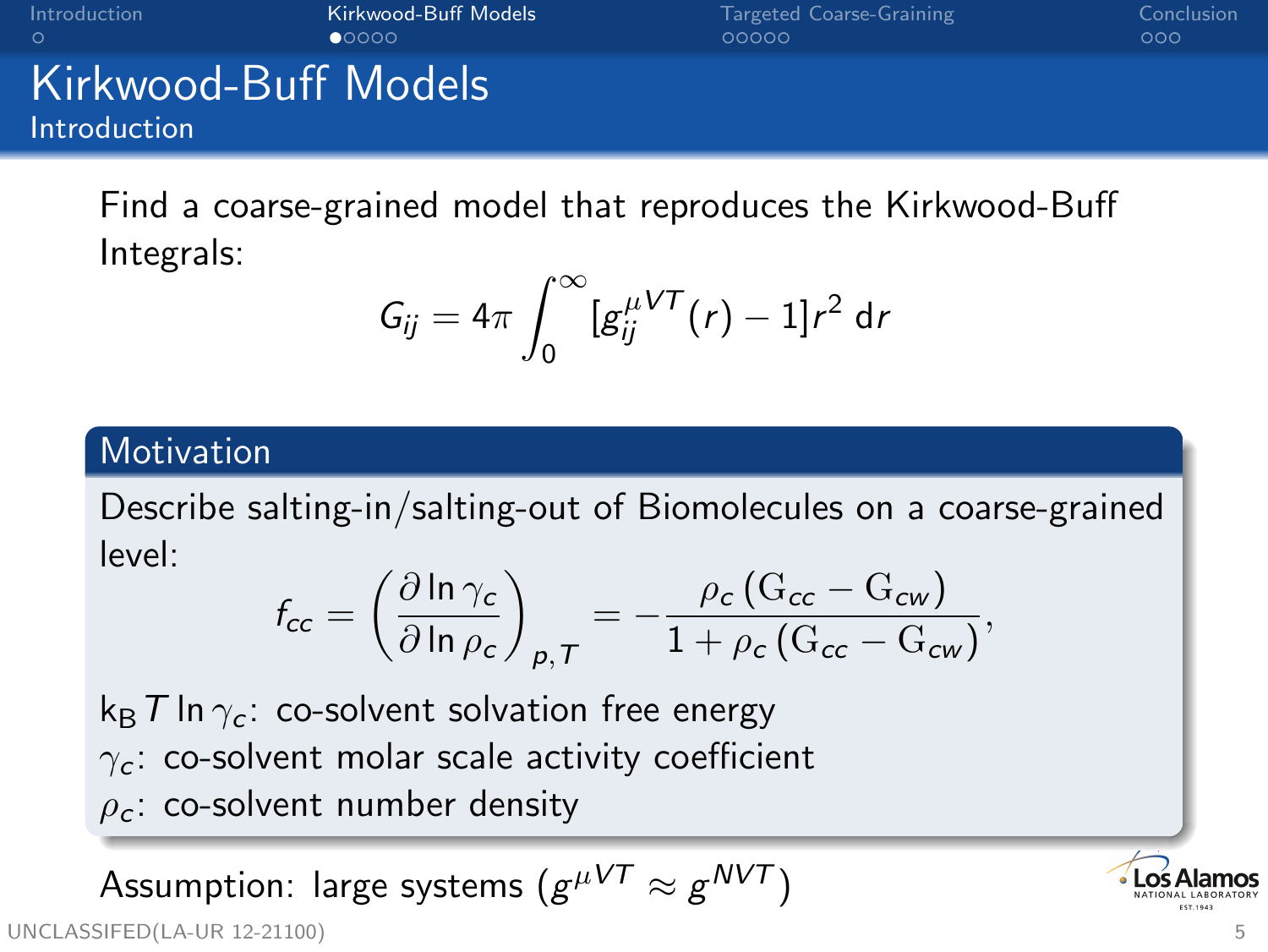[Introduction](#page-1-0) **[Kirkwood-Buff Models](#page-4-0)** [Targeted Coarse-Graining](#page-9-0) [Conclusion](#page-14-0)<br>O CODO COO COO COO COO COO

### Kirkwood-Buff Models Aqueous Urea Mixture



Problem: A is difficult to determine.

<sup>2</sup>Ganguly et al., JCTC 8, 1802 (2012)  $\text{UNCLASSEED}(\text{LA-UR 12-21100})$  6

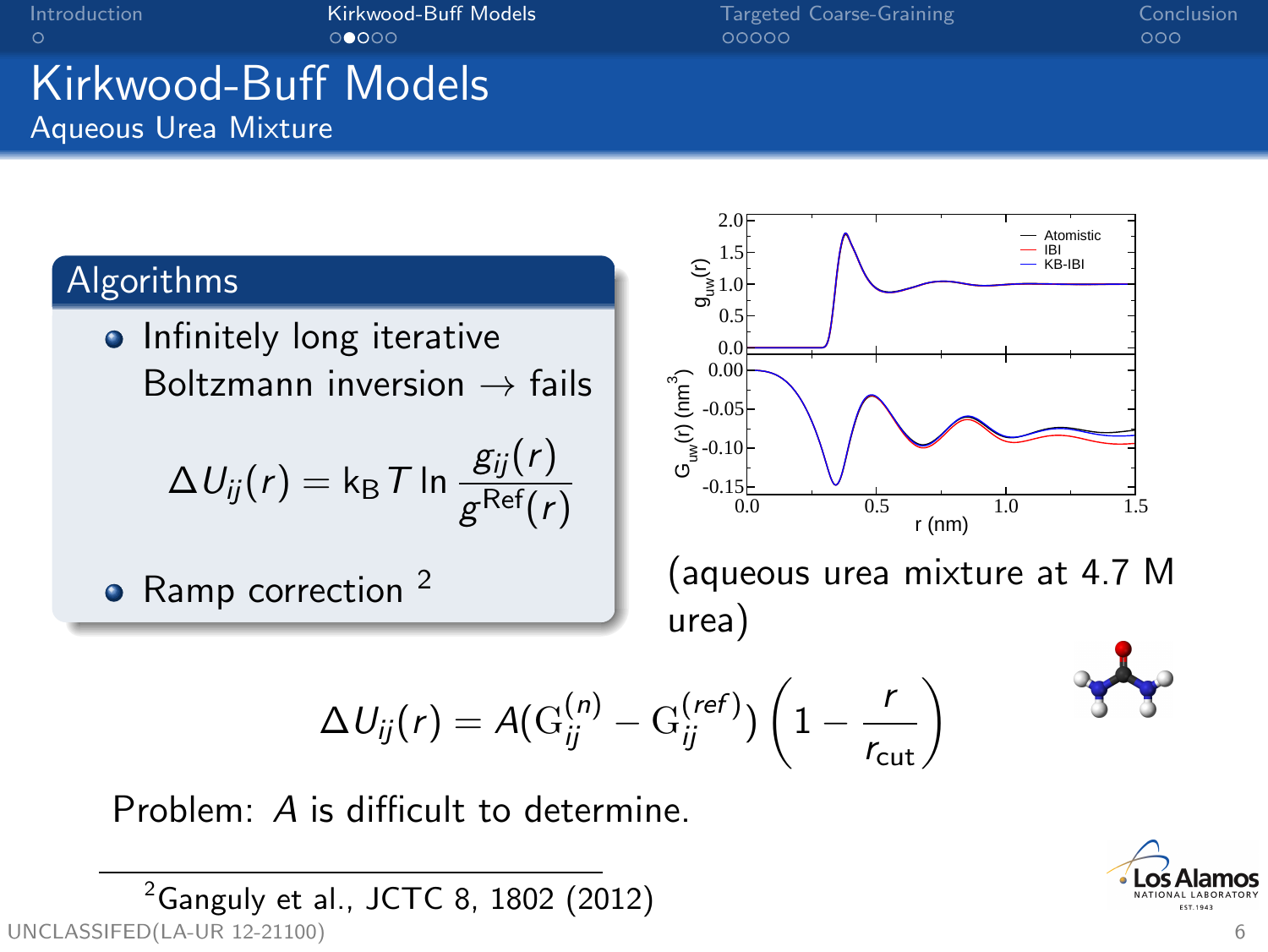Kirkwood-Buff Models Aqueous Urea Mixture



- **•** Minimal differences in the potential
- **•** Potentials are transferable in a small concentration interval
- Does it work for other systems?

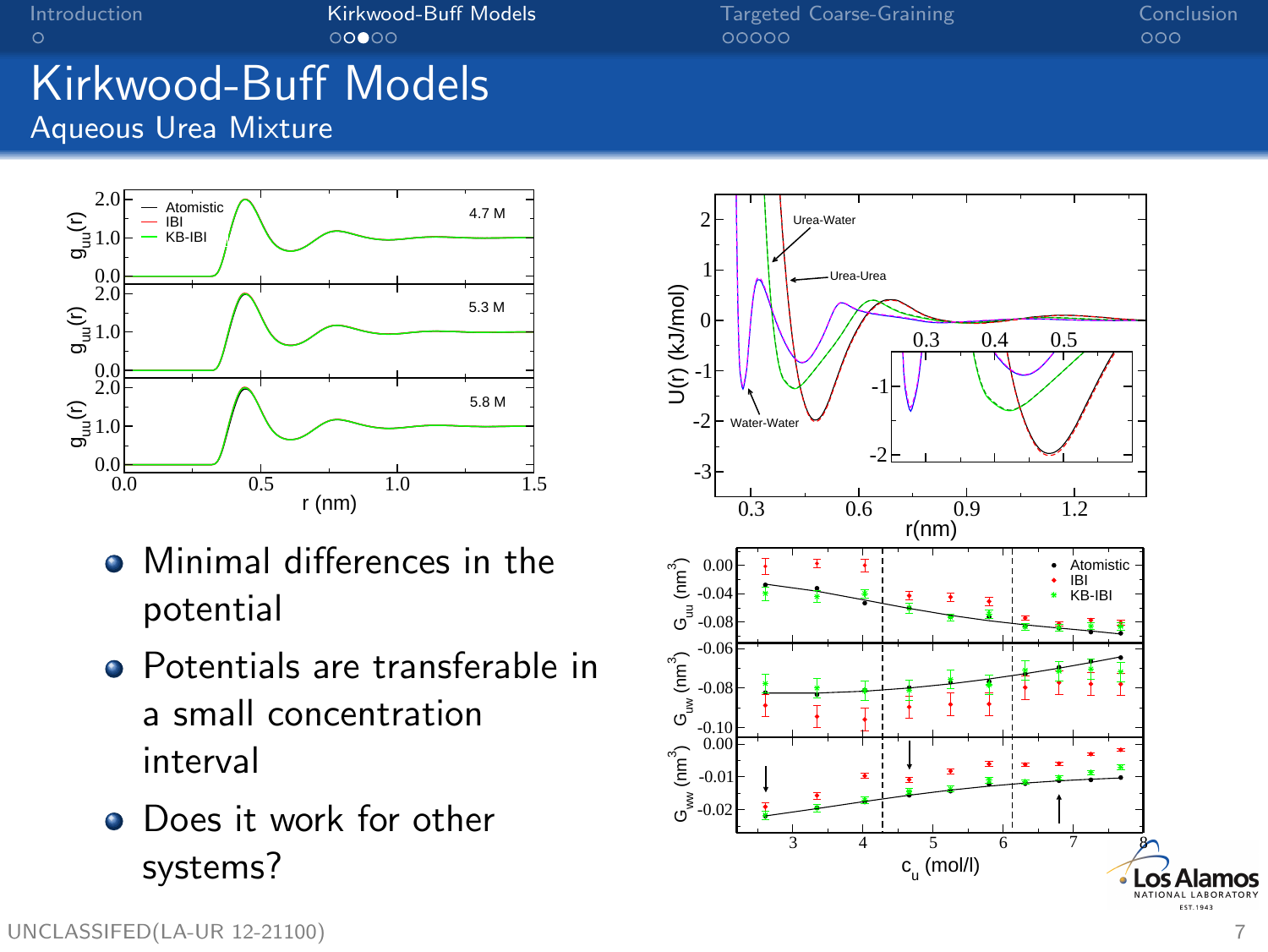#### Kirkwood-Buff Models Benzene in Water



EST.1943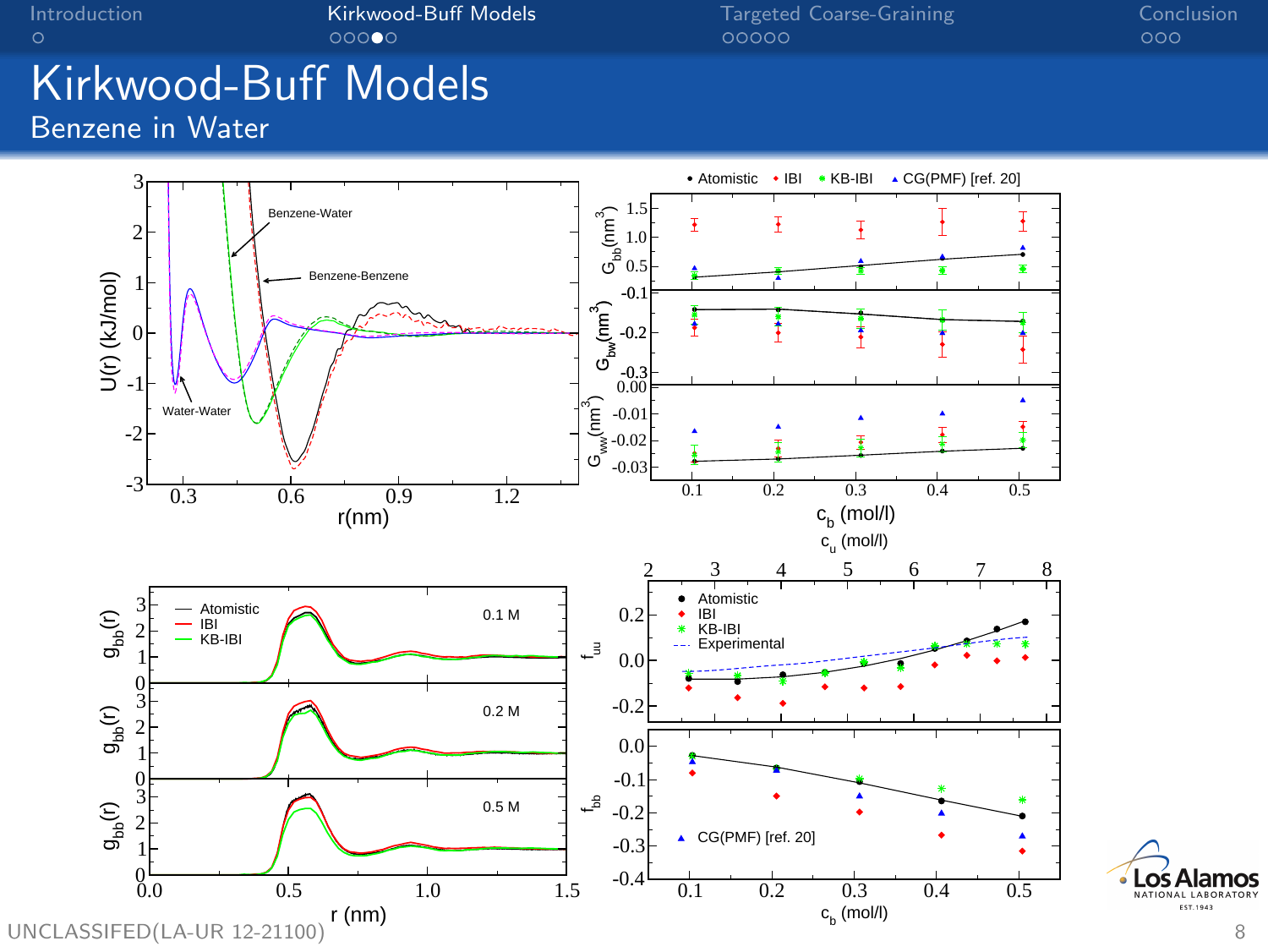| Introduction |  |  |
|--------------|--|--|
|              |  |  |

**[Introduction](#page-1-0) [Conclusion](#page-14-0) Conclusion**<br> [Targeted Coarse-Graining](#page-9-0) Conclusion<br>
COOO

### Kirkwood-Buff Models Conclusion

What did we learn?

- **•** Iterative Boltzmann inversion alone is not enough
- Transferable potentials over different concentrations
- Useful method to develop models to study salting-in and salting-out

Open questions:

- Are there less arbitrary ways of correcting?
- Is it possible to incorporate the correction in an inversion scheme?

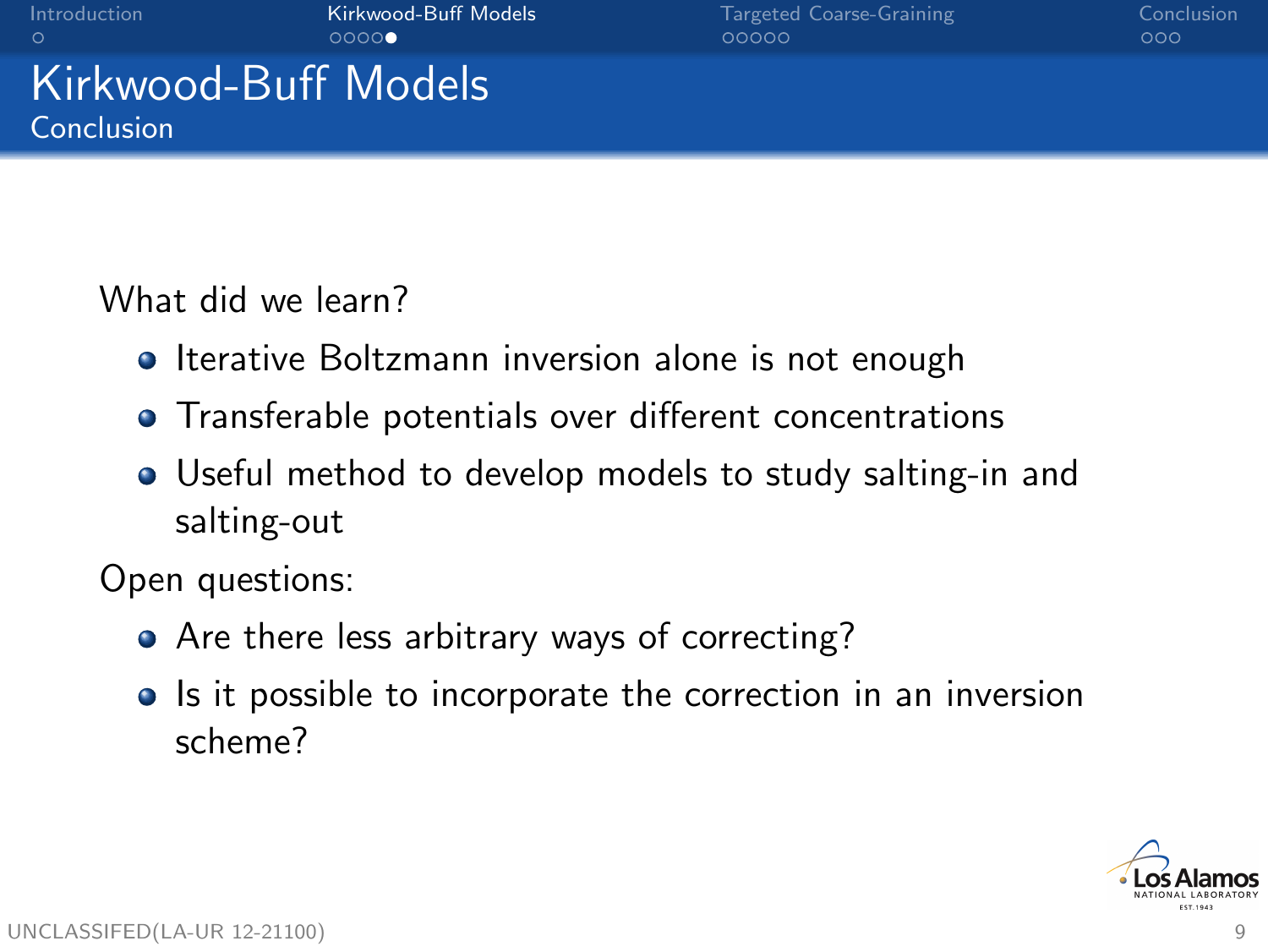| Introduction |  |  |  |  |  |
|--------------|--|--|--|--|--|
| $\sim$       |  |  |  |  |  |

Interview [Conclusion](#page-14-0) **[Targeted Coarse-Graining](#page-9-0)** Conclusion<br>
Conclusion Conclusion Conclusion Conclusion Conclusion

#### Targeted Coarse-Graining Introduction

Find a coarse-grained model, which reproduces other non-structural related property.

#### Reformulation

Use n (∼5000) input parameters (potential tables) to generate m output parameters (properties measured in the MD simulation) and rank their quality.

- The problem is overdetermined  $\rightarrow$  use  $\sim$ 10 essential parameters
- **•** Equivalent to a standard optimization problem
- $\bullet$  Minimization would be possible if all  $\partial$ input/ $\partial$ output exist

<span id="page-9-0"></span>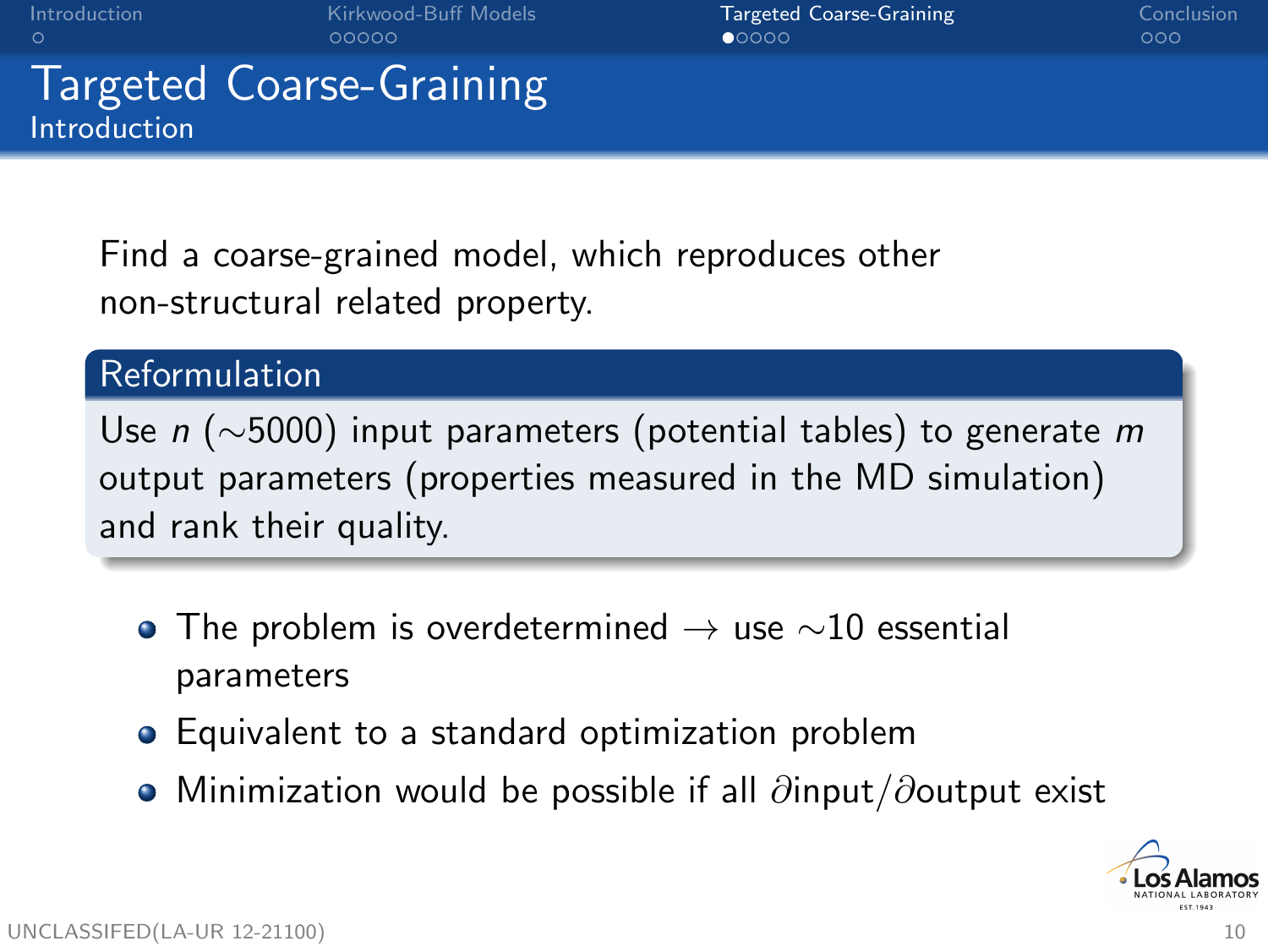#### Targeted Coarse-Graining Example: Water



Potential should have 2 minima.

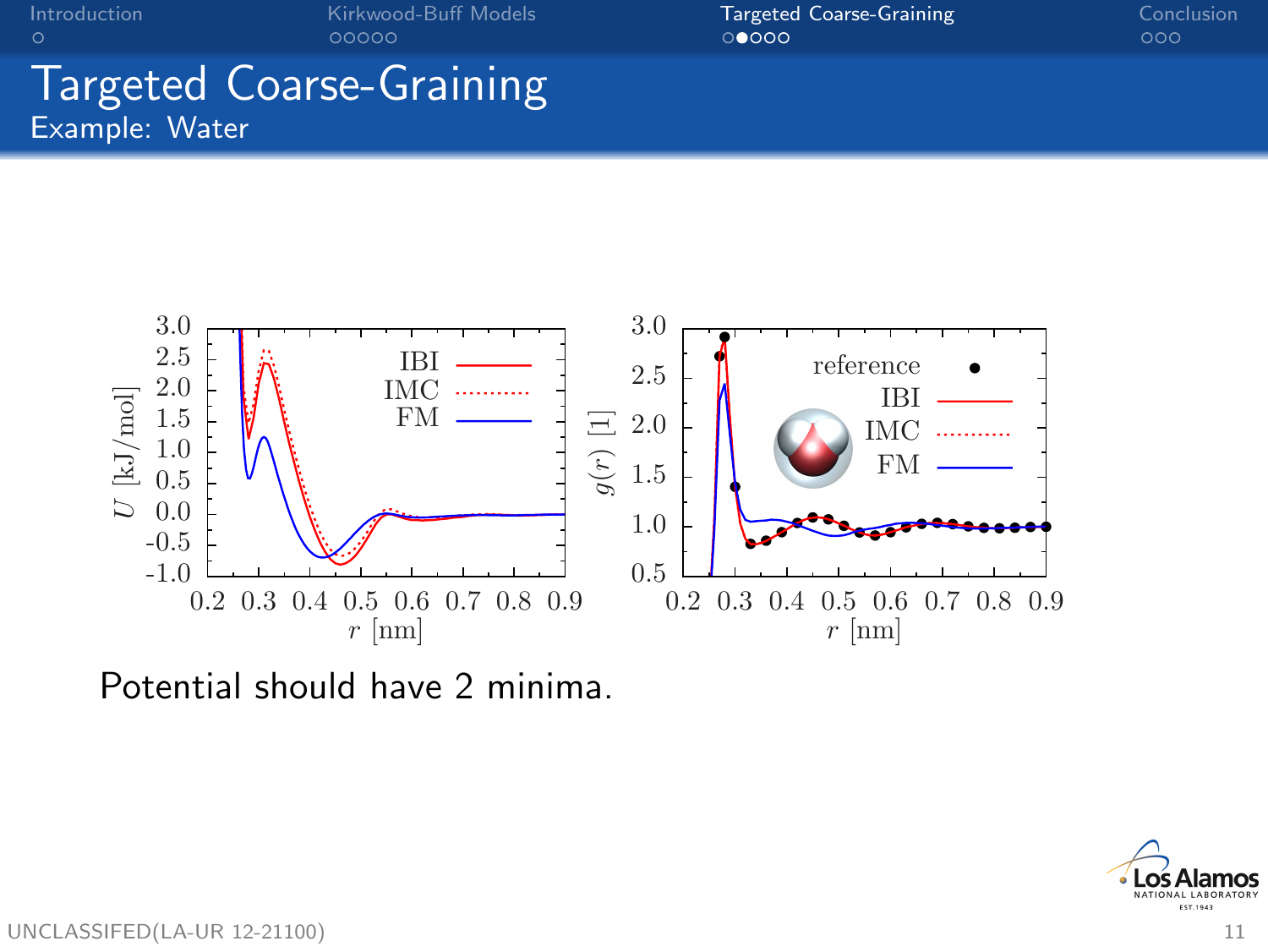#### Targeted Coarse-Graining Example: Water



- CKD (= WCA +  $\cos^2$ attraction) + Gaussian (6 parameters $)^3$
- Optimize parameters with Nelder-Mead method  $(Simplex)<sup>4</sup>$

<sup>3</sup> Idea: M. Jochum, Phd Thesis <sup>4</sup>Shinoda et al., Mol. Sim. 33, 27 (2007)  $\frac{1}{2}$  UNCLASSIFED(LA-UR 12-21100) 12

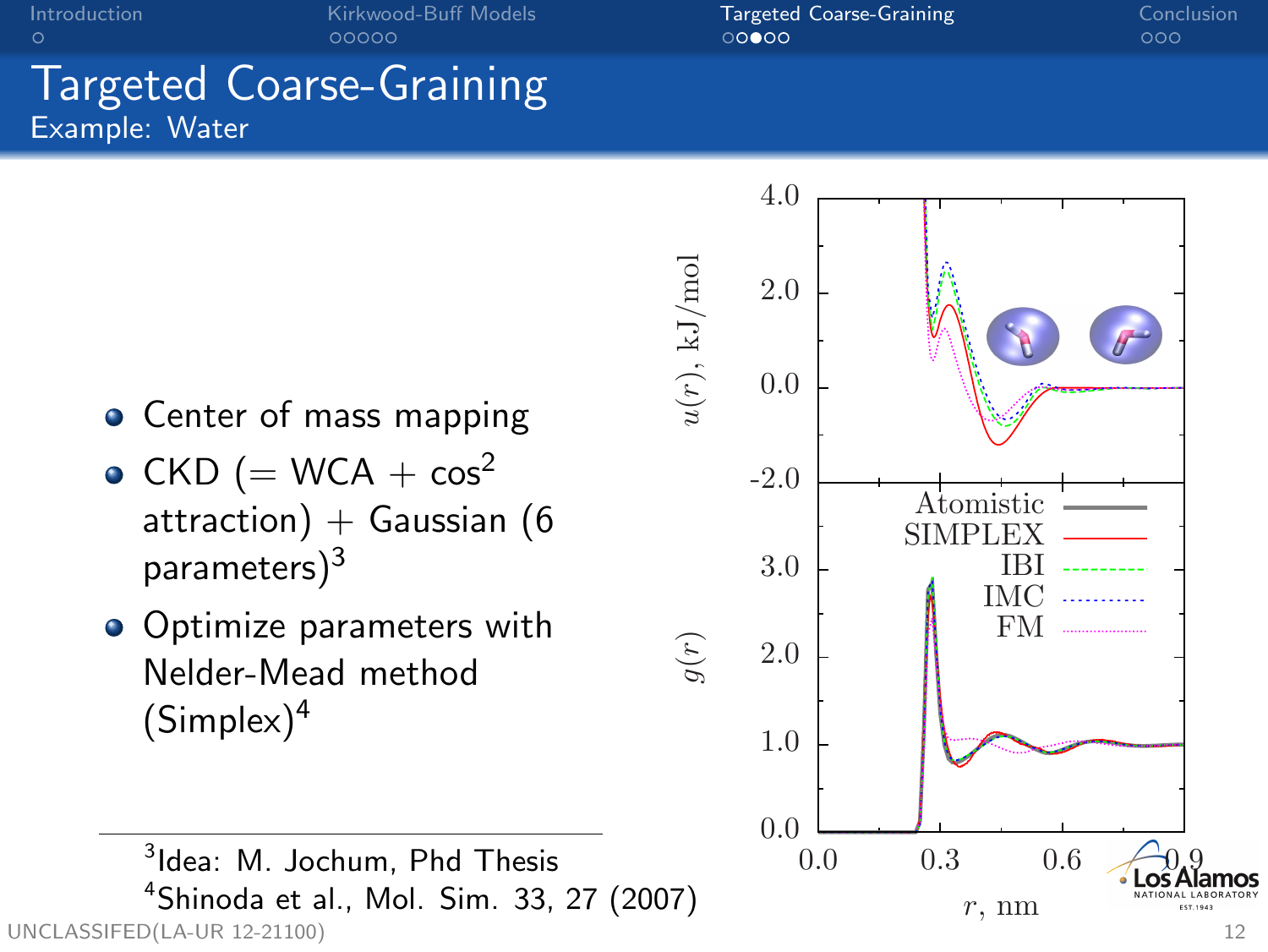### Targeted Coarse-Graining Example: Water

What about the pressure?

- Can easily be incorporated
- Objective (penalty) function needs modification

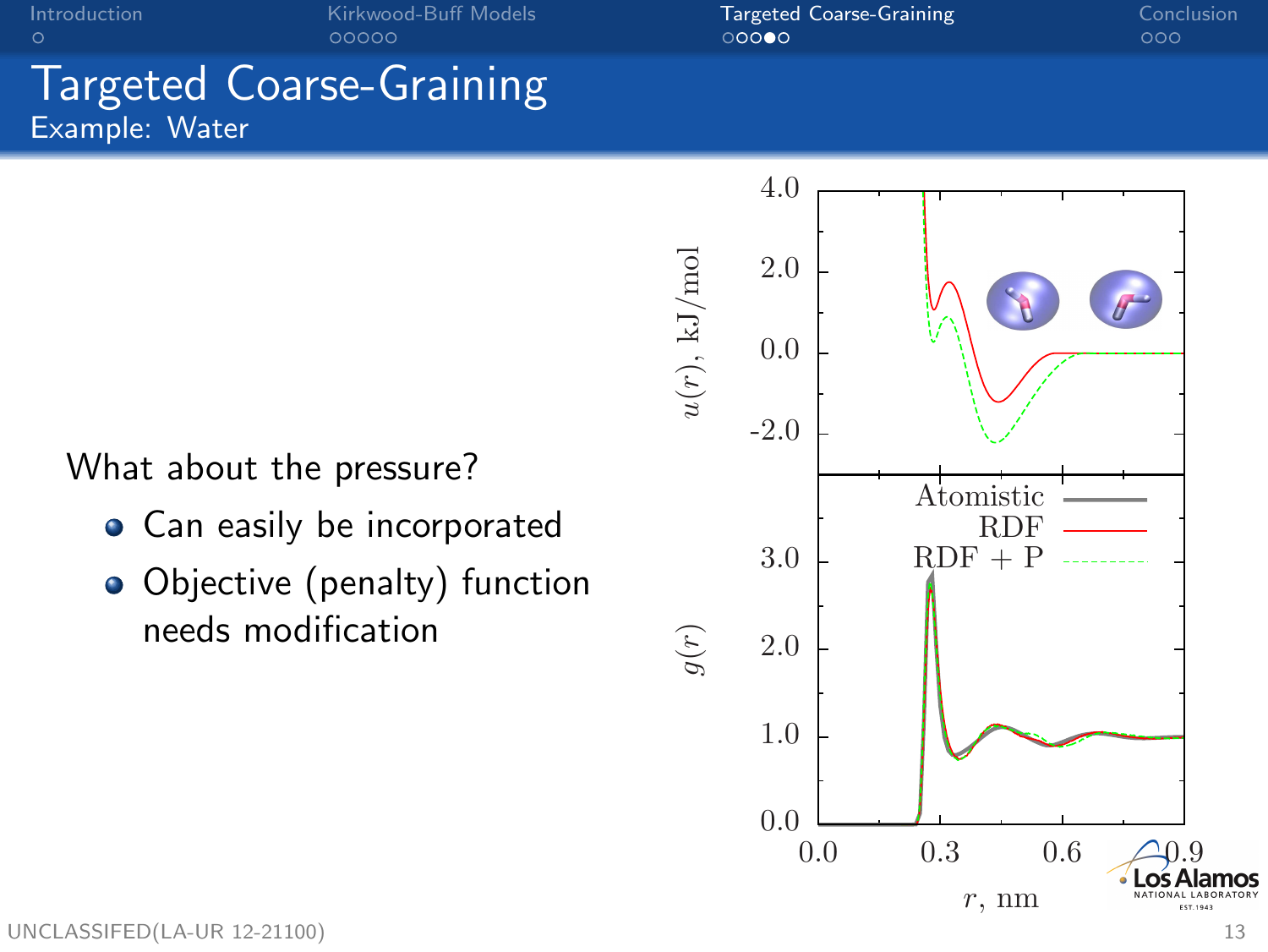#### Targeted Coarse-Graining Example: Water

What about the mapping?

$$
\vec{R} = \sum_i \lambda_i \vec{r}_i
$$

with

$$
\sum_i \lambda_i = 1
$$

- Can easily be incorporated
- adds 1 extra parameter for symmetric mappings
- Objective (penalty) function needs no modification
- Reference rdf changes

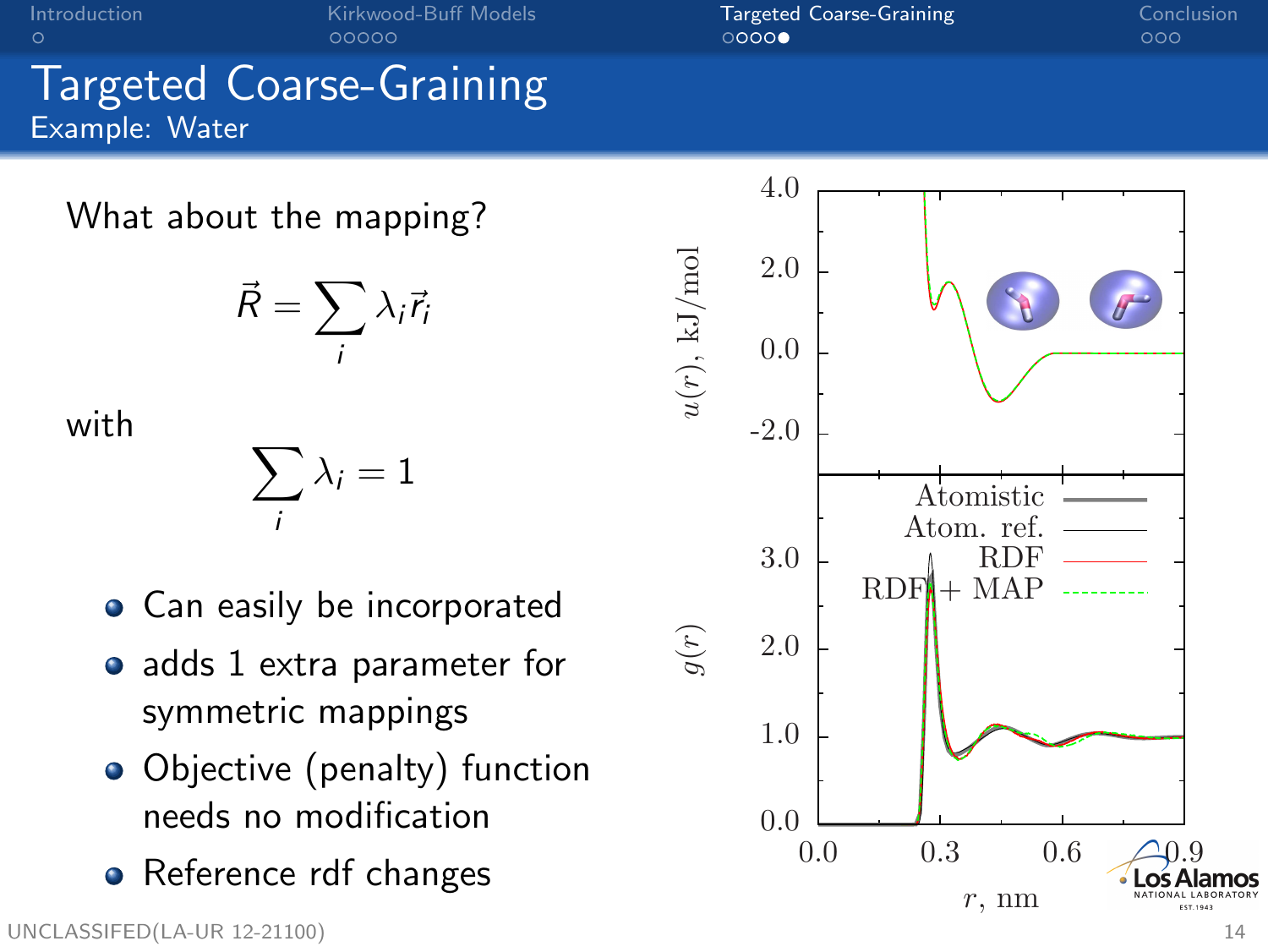| Introduction   | Kirkwood-Buff Models | Targeted Coarse-Graining | Conclusion |
|----------------|----------------------|--------------------------|------------|
|                | 00000                | 00000                    | 000        |
| Conclusion     |                      |                          |            |
| Example: Water |                      |                          |            |

What did we learn?

- 6 parameters are enough, but simple LJ (2) is not
- Potential is short ranged
- Other target properties can be incorporated
- $\bullet$  Simplex is fast, but can be trapped, inefficient for  $>10$ parameters
- Use of learning optimizers (e.g. CMA Evolution Strategy or genetic algorithms) possible
- Functional potential can speed up the simulations
- Mapping can be optimized as well

The optimization view provides a framework to aim for a broader class of coarse-grained models.

<span id="page-14-0"></span>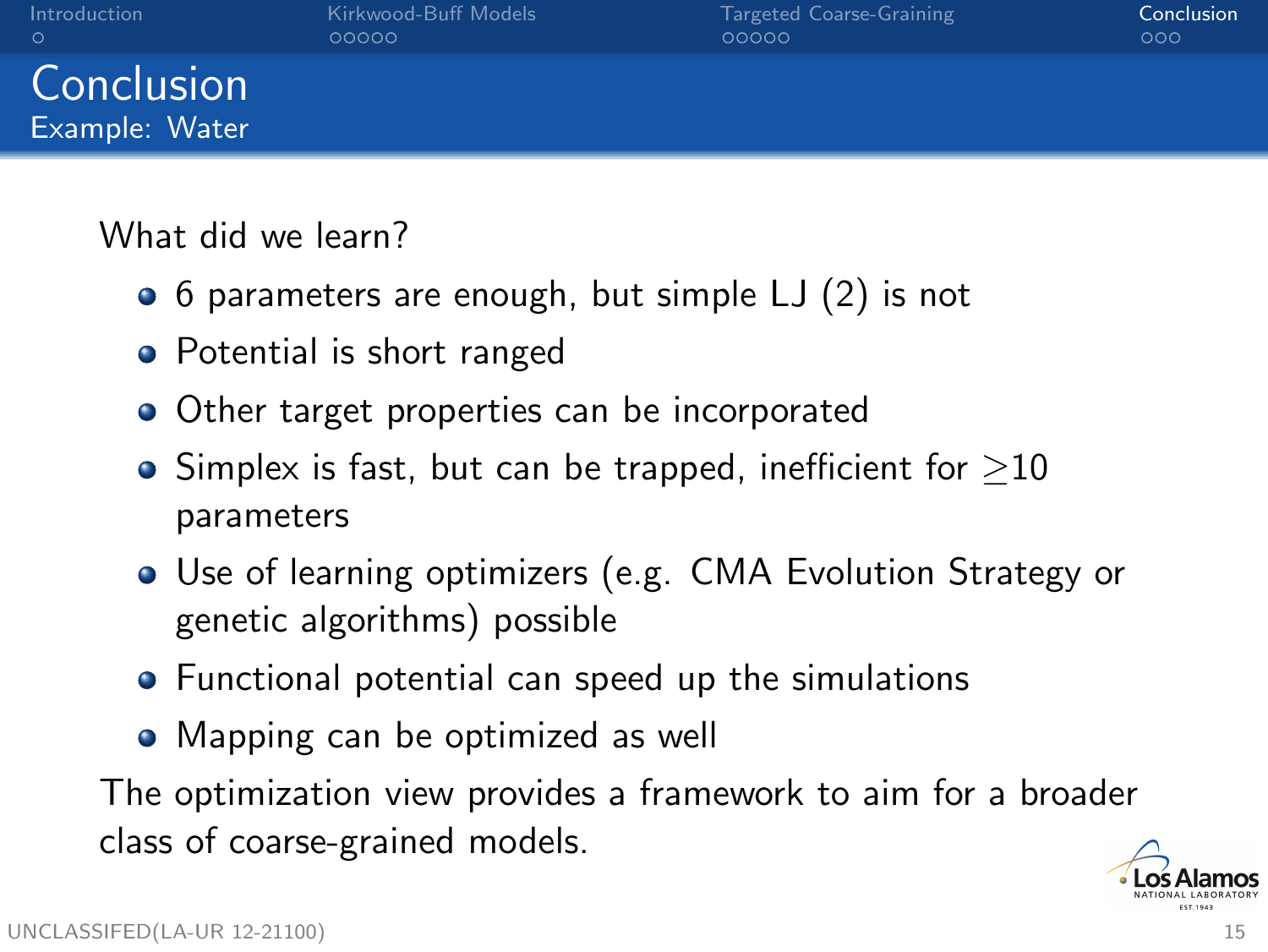### Conclusion VOTCA Team

#### Core developers Victor Rühle Christoph Junghans



Versatile Object-oriented Toolkit for Coarse-araining Applications

Modular C++ kernel Scripting for iterative workflow Simple integration of other simulation packages Iterative Boltzmann inversion Inverse Monte Carlo Force matching

#### Implementations

Sebastian Fritsch Interface to AdResS Mara Jochum Simplex algorithm Alexander Lukyanov force-matching

Tristan Bereau Interface to ESPResSo Konstantin Koschke Parallel analysis engine Sikandar Mashayak Relative entropy method

#### Project supervisor

Denis Andrienko Kurt Kremer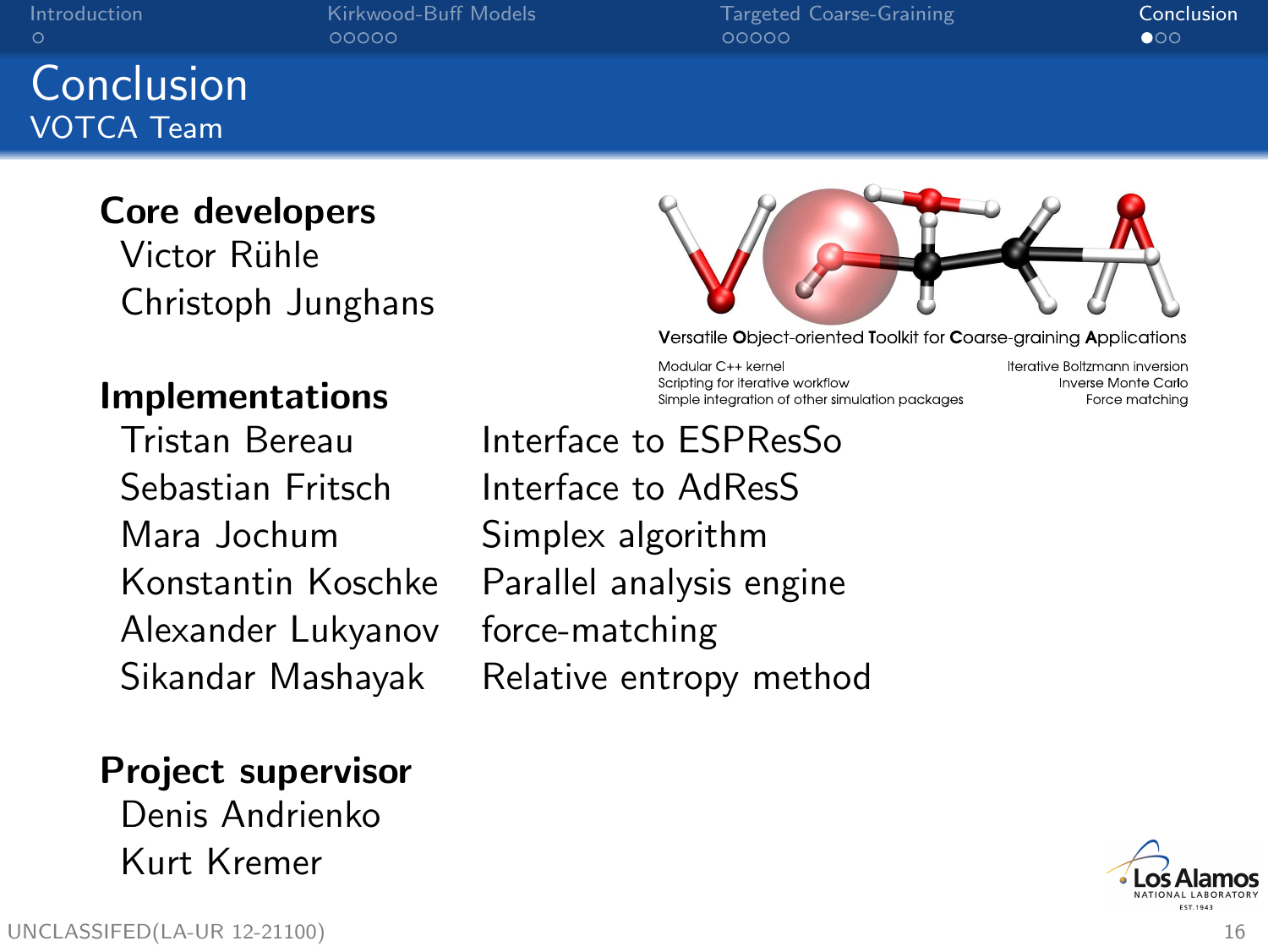| Introduction                       | Kirkwood-Buff Models | Targeted Coarse-Graining | Conclusion            |
|------------------------------------|----------------------|--------------------------|-----------------------|
| -റ                                 | 00000                | 00000                    | $\circ \bullet \circ$ |
| Conclusion<br><b>VOTCA Package</b> |                      |                          |                       |

Linus Torvalds:

Talk is cheap, show me the code.



Versatile Object-oriented Toolkit for Coarse-graining Applications

Modular C++ kernel Scripting for iterative workflow Simple integration of other simulation packages **Iterative Boltzmann inversion Inverse Monte Carlo** Force matching

- o It's free
- All examples are in the tutorial
- It's flexible and expandable

Visit us at www.votca.org

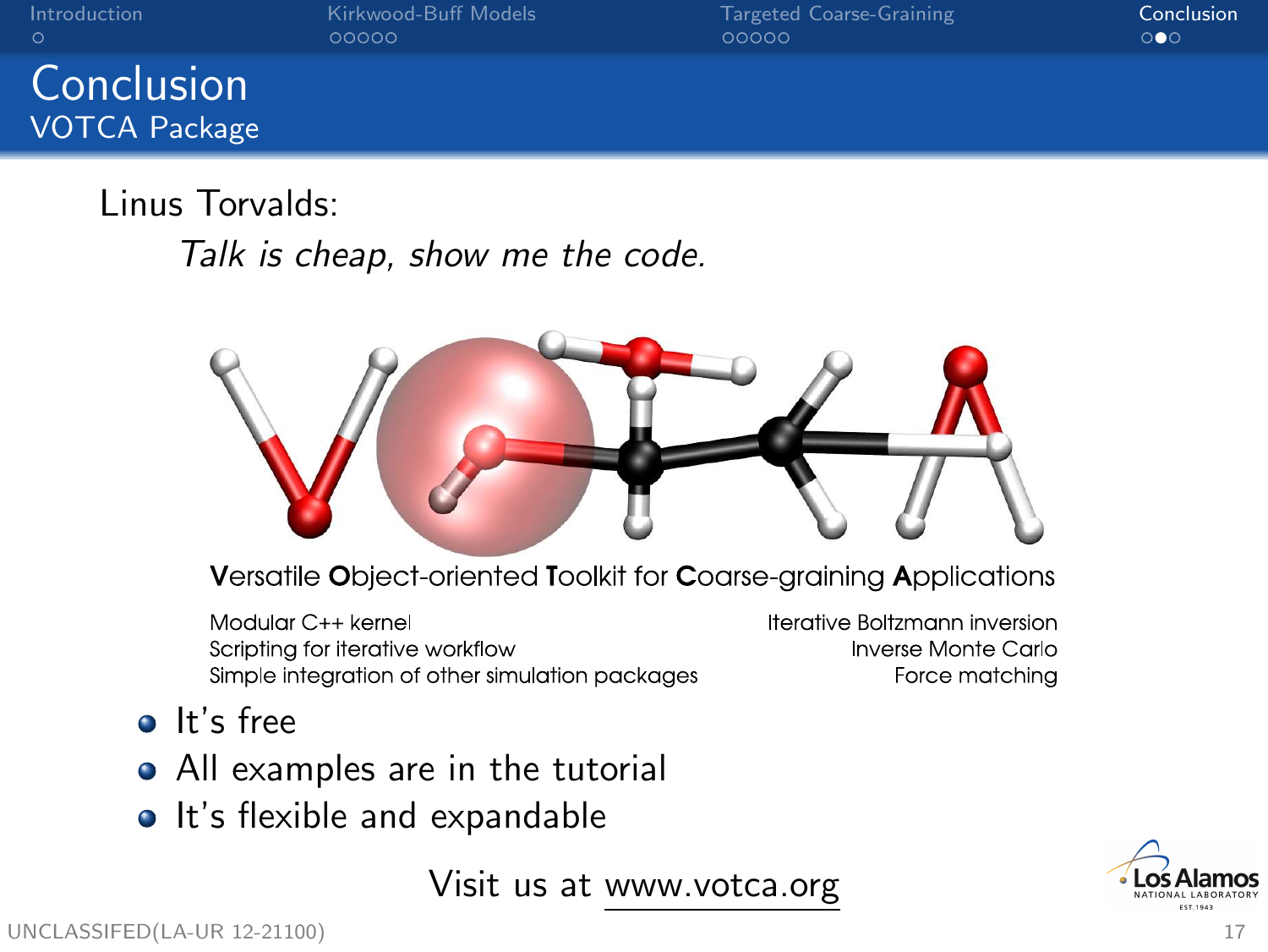| Introduction    | Kirkwood-Buff Models | Targeted Coarse-Graining | Conclusion          |
|-----------------|----------------------|--------------------------|---------------------|
|                 | 00000                | 00000                    | $\circ\circ\bullet$ |
| Conclusion      |                      |                          |                     |
| Acknowledgments |                      |                          |                     |

### \$\$\$

- **Max Planck Society**
- SFB 625 "From Single Molecules to Nanoscopically Structured Materials"
- Department of Energy